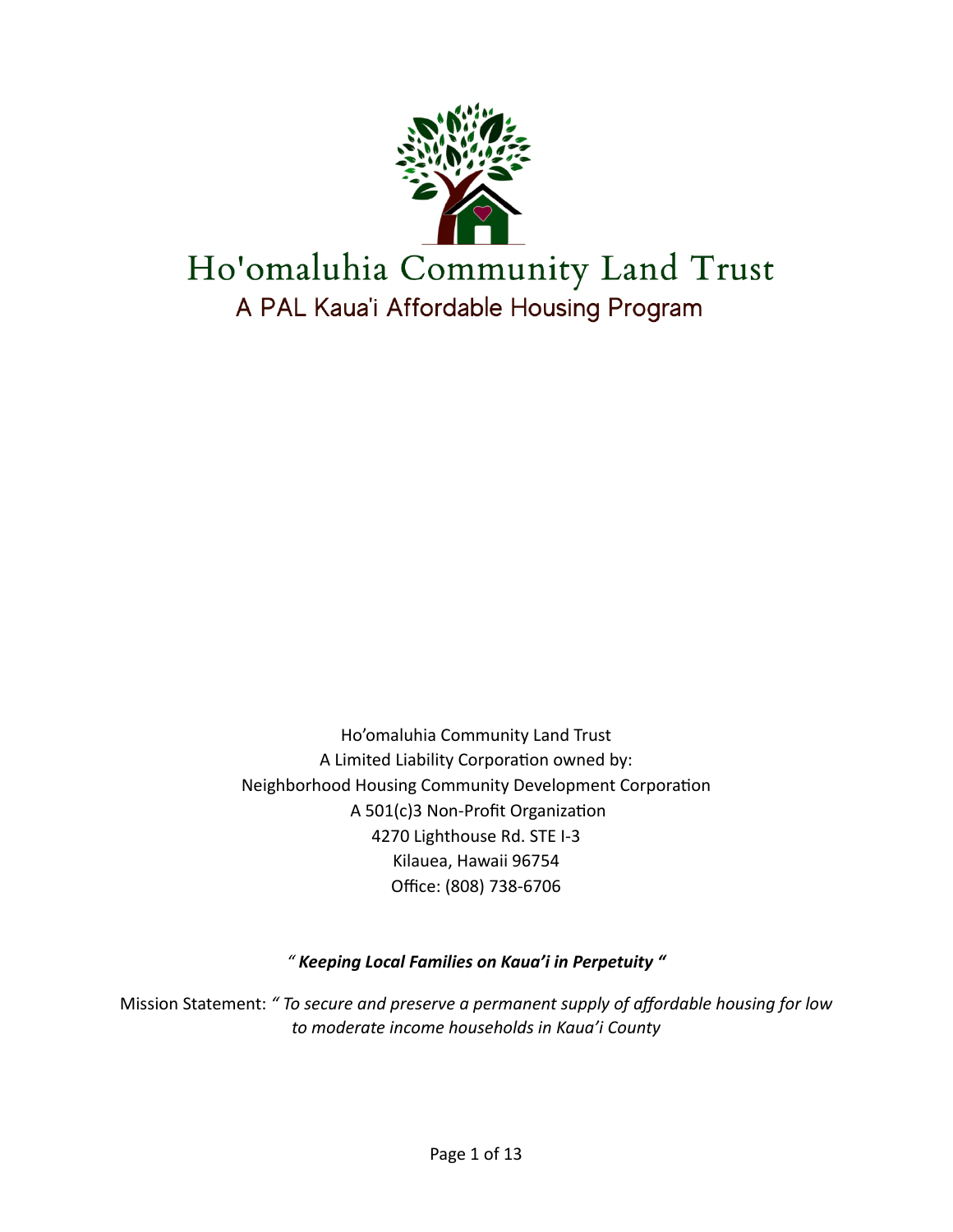

# **BOARD OF DIRECTORS**

Jim Edmonds, President Harvest Edmonds, Treasurer Leilani Spencer, Secretary Puna Kalama Dawson, Board Member Janice Bond, Board Member

# **STAFF**

Larry Graff, Executive Director Taylor Kaluahine Reid, Chief Operating Officer Ka'iulani Kauahi, Director of Communications Hailey Savin, Administrative Assistant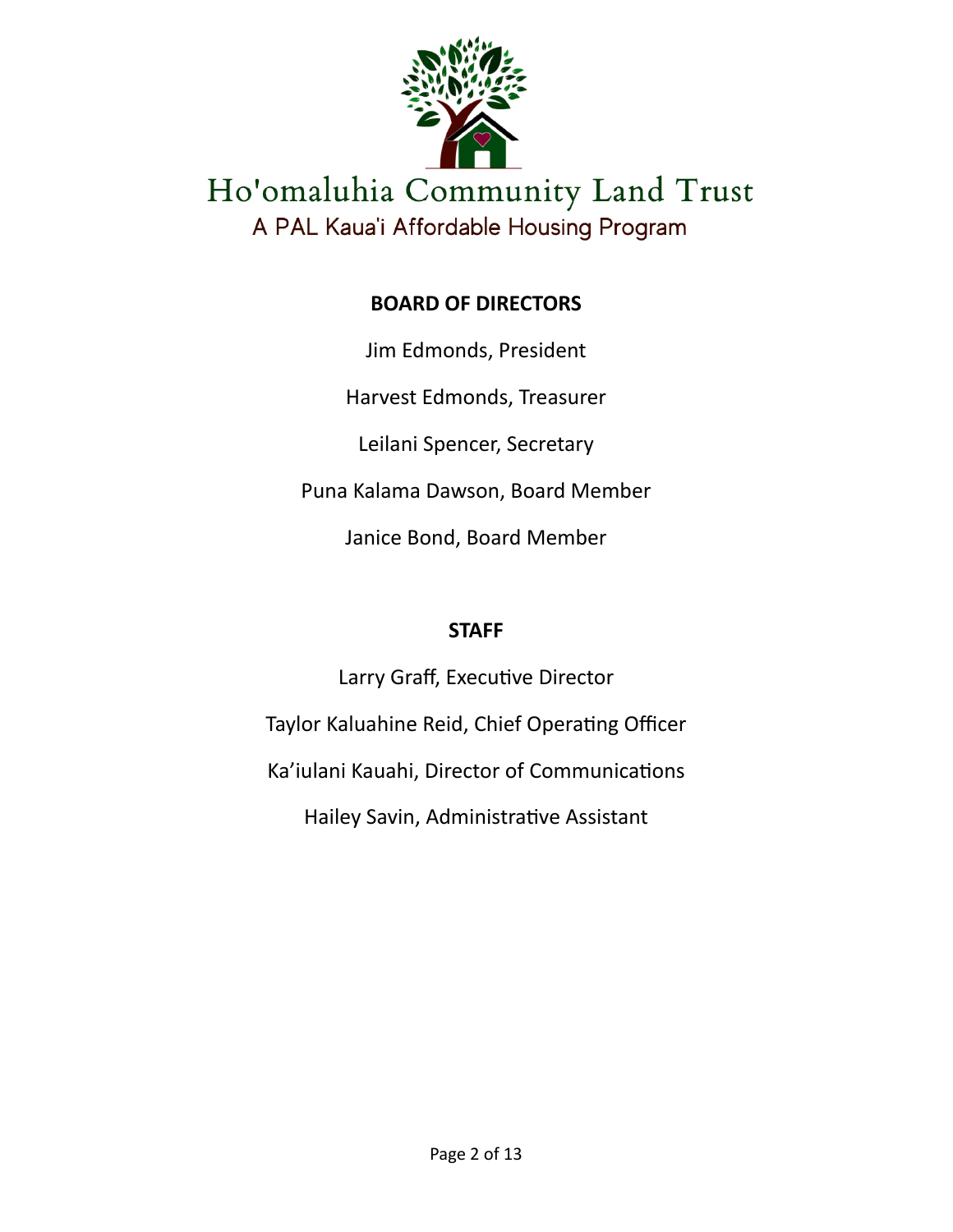

## **OUR MISSION**

Ho'omaluhia Community Land Trust (HCLT ) is a Single Member Limited Liability Corporation owned by Neighborhood Housing Community Development Corporation, a Federal Government and IRS recognized 501(c)3 tax-exempt nonprofit organization dba PAL Kaua'i.

Ho'omaluhia Community Land Trust is dedicated "To securing and preserving an ample supply of permanently affordable housing alternatives for low and moderate-income households in Kaua'i County." To that end, we offer to the public and the government which serves them the benefit of our knowledge, experience, and technical resources on community land trust issues.

## **OUR VALUES**

We believe that the security of a decent home is a primary goal of all people and serves as a cornerstone of our democratic system of government, contributing to community responsibility, civic stability, family security, and well-being. We also believe that every individual should have the opportunity to live in safe and decent housing. These objectives can best be served by a healthy housing market in an economic environment that fosters an ample supply of affordable and accessible financing and an adequate supply of ownership and rental housing. Therefore, HCLT supports local, state, and federal housing programs that assist households in obtaining decent housing within their means.

We believe strongly in preserving the quality and affordability of housing for future low - to moderate-income residents of the community. HCLT supports community benefits perpetually, allowing for long-term visioning and effective stewardship of community assets and resources.

We believe in being responsive to and supporting the needs for environmental conservation, economic stability, affordable housing, private property rights, and enhancement of the quality of life. In this respect, we believe that a broad-based, equitable approach that will contribute to our county and state's current and future vitality must be considered in developing land-use policies.

## **OUR PLEDGE**

Ho'omaluhia Community Land Trust recognizes that Kaua'i County has a unique housing environment. The high cost of real estate and construction, discretionary County approval process, restrictions on housing supply, environmental concerns, demographic pressures, and deteriorating infrastructure will require new and creative approaches to house our people. We pledge to work with other organizations, community groups, private landowners, local governments, and our state and federal legislators to help develop workable solutions for a better Kaua'i and Hawai'i.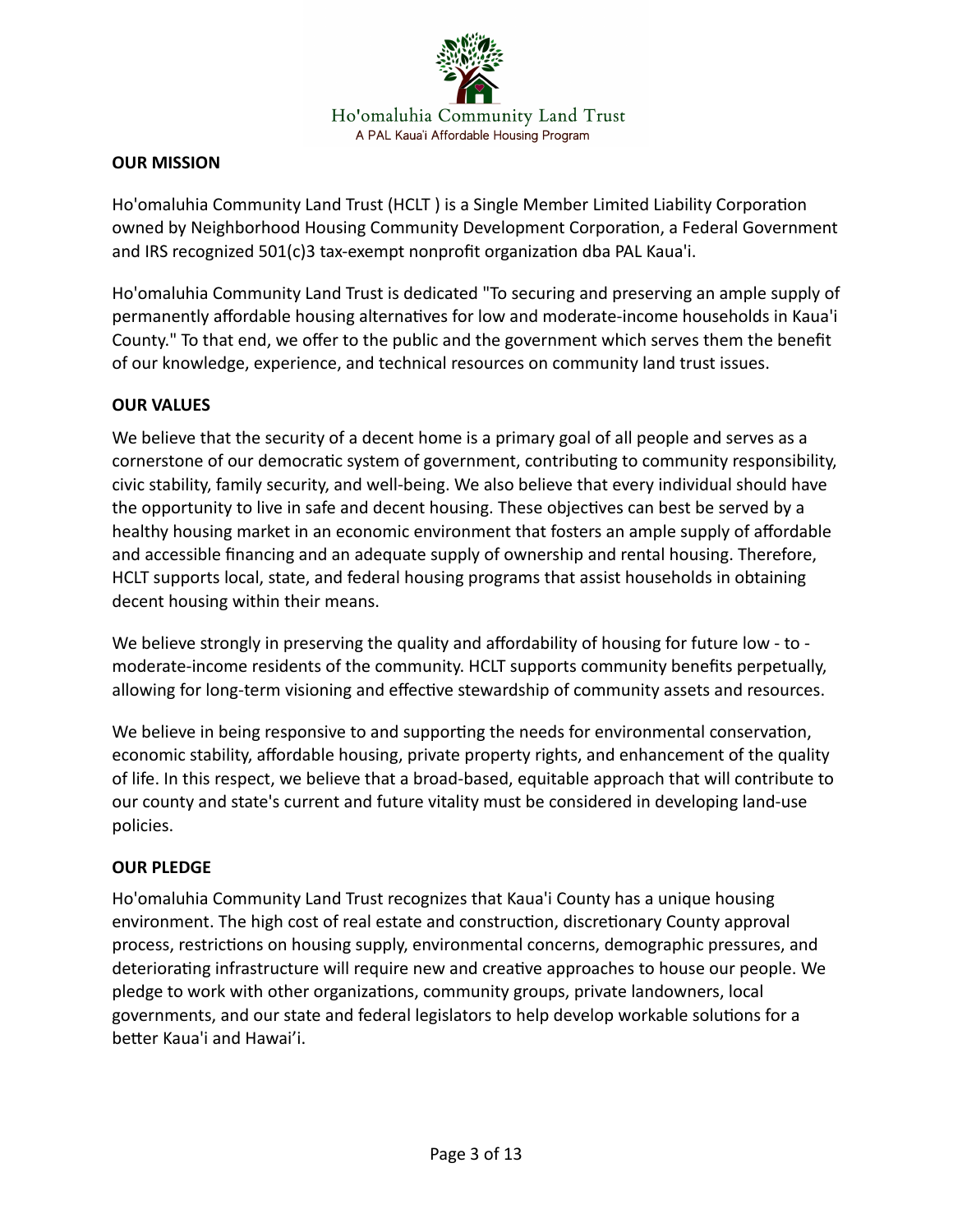

## **I. Program Purpose:**

With limited public funds and the enormous gap between the average income of Kaua'is workforce and the cost of housing, we require new and creative approaches to meet the housing needs of Kaua'i's residents. A tool that an increasing number of United States Housing Organizations, Cities, and Counties are looking too is the Community Land Trust.

In the Hawaiian language, Maluhia describes peace, security, serenity, and safety, together with ho'o means "to cause peace or give peace, security."

The Ho'omaluhia Community Land Trust (HCLT) aims to provide opportunities for truly affordable homeownership to qualifying households that would otherwise not achieve ownership on the open market. By way of community land trust homeownership, we remove the volatility and uncertainty of rental housing, which enable the homeowner to thrive in other aspects of life.

To that end, HCLT hopes to instill peace of mind and stable, truly affordable homeownership for Kaua'i generations to come.

## **II. How the Community Land Trust Works:**

A Community Land Trust acquires properties and legally separates ownership of the buildings (home(s)) from ownership of the land. Homebuyers in CLT programs purchase only the house and all the improvements and enter into a renewable, 99-year ground lease for the exclusive use of the land with the CLT. Removing the land cost from the transaction makes the home more affordable.

# **III. How does a CLT home remain affordable in perpetuity for future low or moderate income homebuyers?**

In exchange for a reduced purchase price and affordable homeownership, when, a CLT homeowner decides to sell they agree to a predetermined sales price based on the resale formula (*see pg.11*) contained in the ground lease.

## How the home can be sold or transferred:

- (1) Sold directly back to the trust,
- (2) Transfered to immediate homeowners immediate heirs
- (3) to an income-qualified buyer on the CLT program waitlist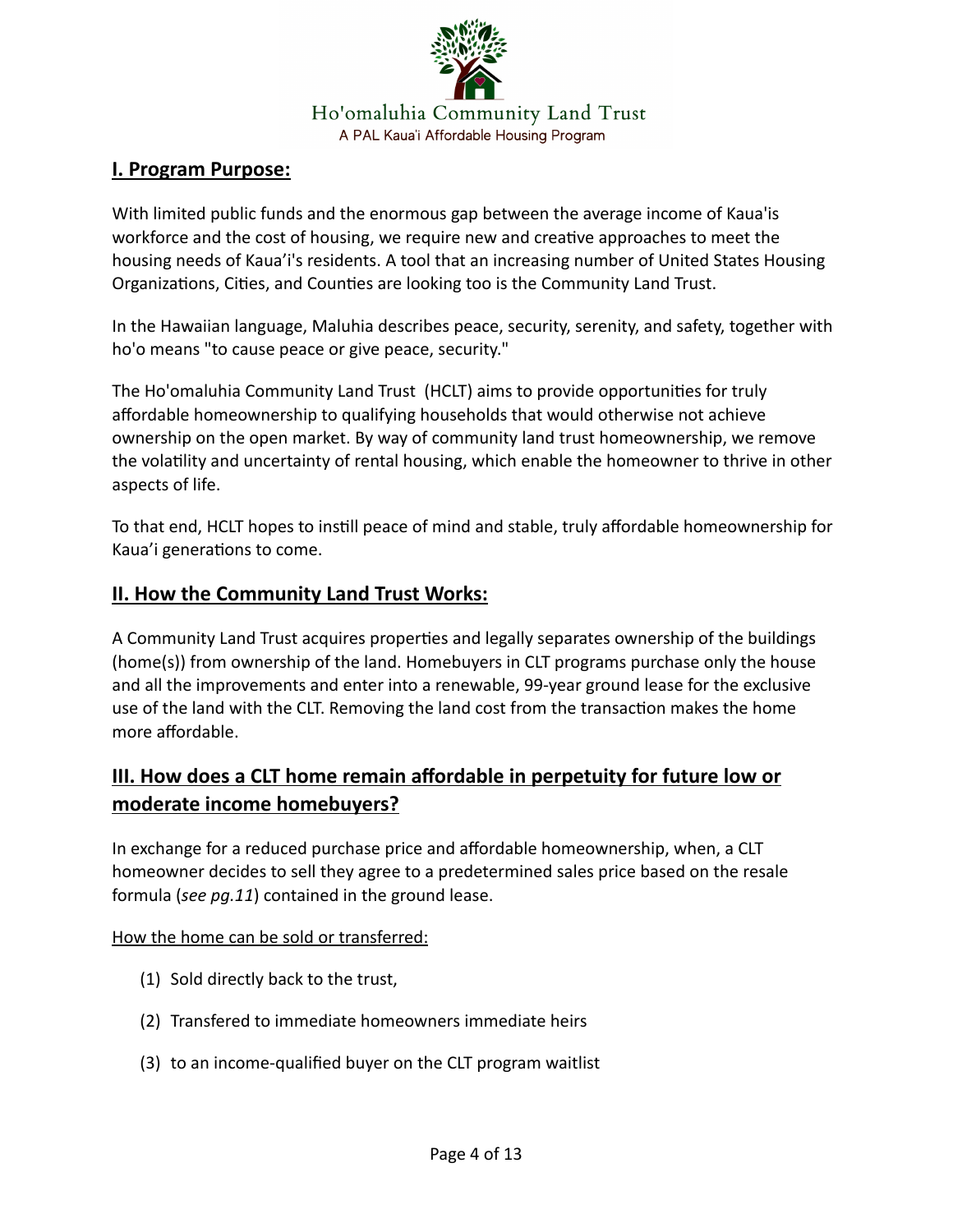The resale formula which is the cornerstone of the CLT model is designed to balance equity gain for the owner at the same time that it sets a resale price that is affordable for future buyers.

By limiting market appreciation, permanent affordability is ensured and initial subsidies invested in making the home affordable are spread across generations of low to moderate-income home buyers. Most importantly, this affordable housing option gives households that could otherwise only afford to rent the opportunity to take advantage of all of the benefits of home ownership — stability, security, tax benefits, and the opportunity to earn equity and appreciation in real estate that is not available through renting.

## **Excerpt from John Emmeus Davis on Origins & Evolutions of CLTs in the US 2010**

*" In the history of the community land trust, ownership came first. The CLT's unique structure of ownership is far from the the way real estate is typically owned and managed in the United States today. Instead of seeing land as part of a shared human heritage that should be shepherded and used for the common good, land is typically treated as individual property, chopped up into parcels that are bought and sold to the highest bidder. It is deemed to be our god-given right to accumulate as much of it as we can. If we're lucky and shrewd, we can beat everybody to prime parcels that are most likely to rise in value as a town expands, as a school is built, as a factory is sited, as a road or subway is extended. So rampant, so accepted, so deeply embedded in our national culture has been this notion of the individual's inalienable right to gather to himself all the land he can grab, enriching himself in the process, that Thorstein Veblen, a nineteenth- century economist, suggested that speculation, not baseball, should be seen as our true national pastime. He dubbed land speculation the "Great American Game."* 

*Side by side with this ethic of speculation, however, there has persisted another tradition in the United States—less obvious, less dominant, but just as old. This is an ethic of stewardship, in which land is treated as a common heritage: encouraging ownership only by those who are willing to live on the land and to use the land, not accumulating more than they need; emphasizing right use and smart development; capturing socially created gains in the value of land for the common good. This practice and cultural belief of stewardship is precolonial, extending back to Native American and Native Hawaiian (Aloha ʻĀina, Mālama ʻĀina, Ahupua'a) attitudes and the New England custom of the town commons. It also survived in the thinking of people like Thomas Paine, Thomas Jefferson, and Abraham Lincoln.*

## **IV. Property Acquisition (including but not limited to):**

- Purchasing homes with private donations
- Purchasing homes with a blend of private donations and financing (optimize funding)
- Federal, State, and County Grants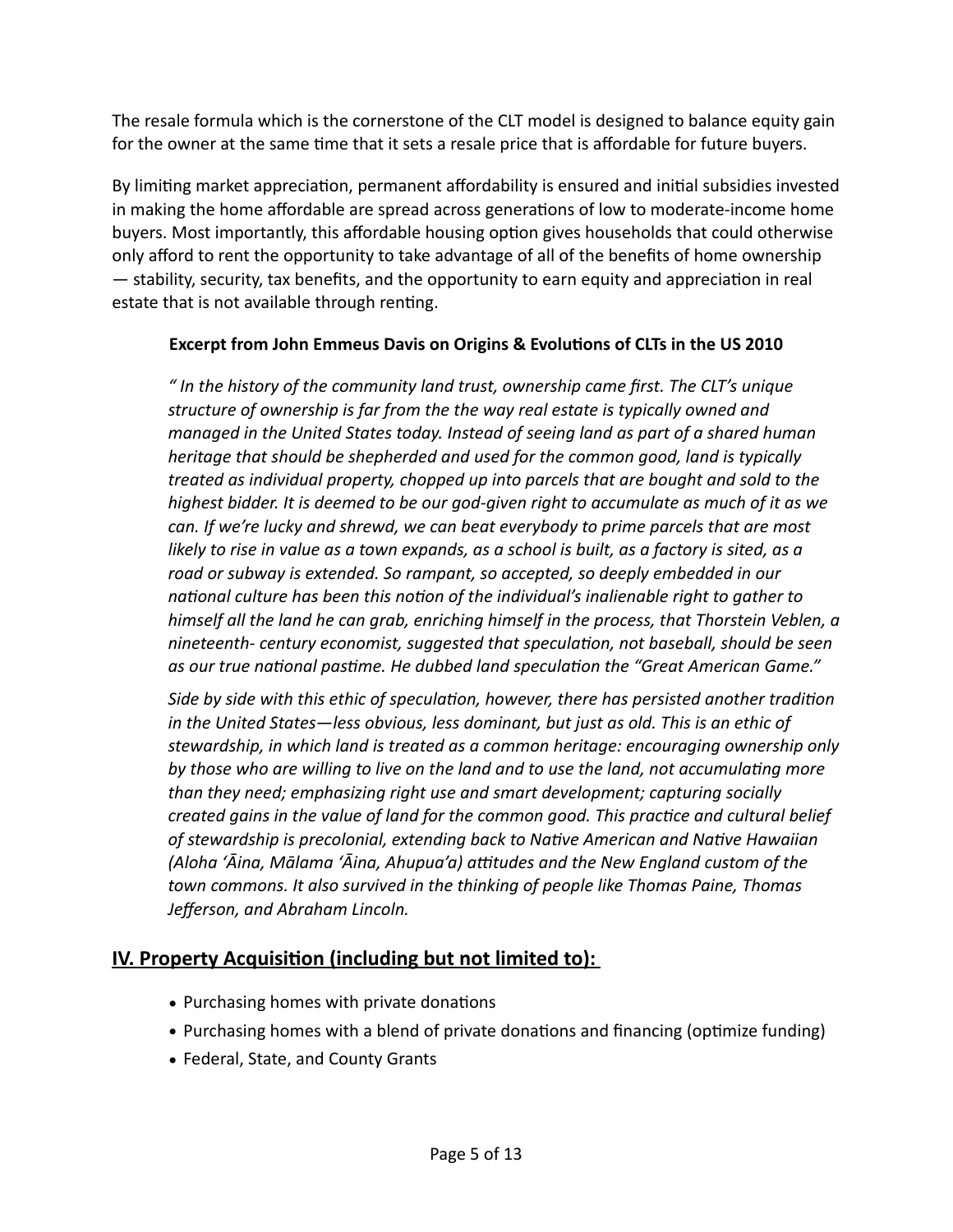- Acquiring homes that are under the resale or buy-back restriction period with a government agency
- Tax-foreclosure Sales

# **V. Eligibility (Threshold Criteria)**

To qualify for a HCLT Home the applicant must be:

- **• Be at least 18 years of age (the minimum age to qualify for a mortgage in Hawai'i).**
- **• Be a citizen of the USA or a registered alien**
- **• Be a resident of Kaua'i County**
- I**ncome Eligibility:** 
	- Maximum Income: To be considered for selection, a household must have an annual income which does not exceed 140% of the HUD median income of households of equal size residing in Kaua'i County published by the Kaua'i County Housing Agency.
	- Minimum Income: To be considered for selection, a household's monthly income, when multiplied by the appropriate debt-to-income ratio, must be sufficient to support the housing costs for the housing opportunity in question. In general, households that require a cosigner in order to obtain a mortgage will not be considered.
	- Affordability: (i.e., matching household income to housing cost). In general, the monthly cost of occupying a particular housing unit does not exceed 30% of monthly household income.
	- Assets To be considered for selection, a review of a household's financial resources and circumstances should clearly indicate a limited ability to compete successfully in the conventional housing market in Kaua'i County.
- **Creditworthiness:** In all cases, a household must be able to demonstrate a sense of ownership of its financial obligations, and a history of responsible effort to meet them. The household must be "pre-approved" by an institutional mortgage lender to determine whether mortgage financing is likely to be obtained by the household based on the applicant's available cash resources and the known requirements of various mortgage programs for which the household may be eligible, and have completed the HCLT Application/Qualification process.
- **Completed the HCLT Application/qualification process** (See Application Process Pg.8)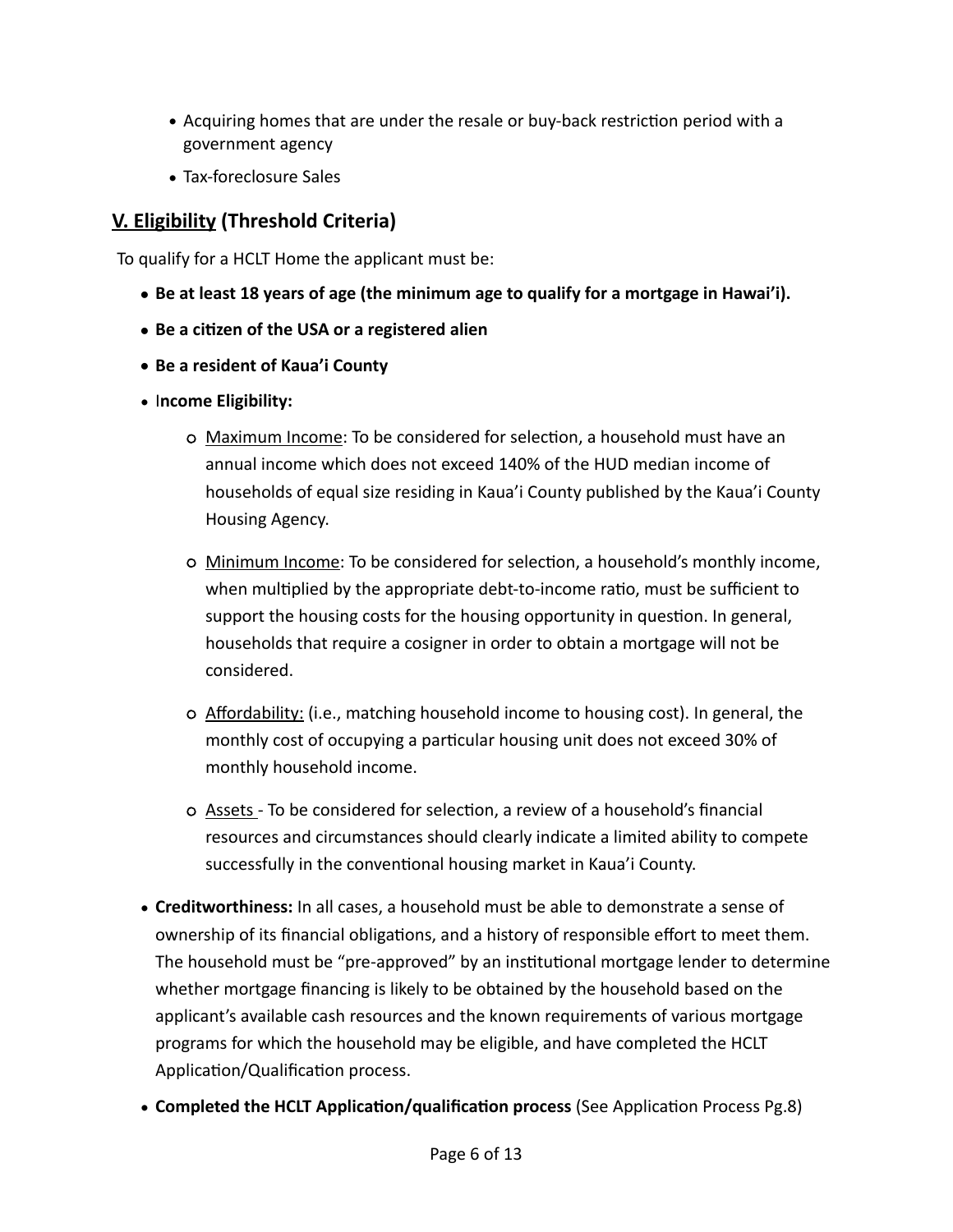## **VI. Secondary Eligibility Criteria**

The following considerations will be given weight in evaluating applicants. The considerations presented here, not necessarily in order of priority or importance will be considered in those instances when there are two or more households expressing interest in a particular unit and who meet the Threshold Eligibility Criteria outlined above.

- **Residency**: Length of residency, residents of the community within which the home is located, those who work within or near the community in which the home is located, will be considered.
- **First-time homebuyers**: Defined as someone who has not owned a principal residence in the past three years; or a single parent who may have owned a home with a former spouse in the past three years but now no longer resides there.
	- Appropriate Size: (i.e. matching household size to unit size). In general, households consisting of the number of persons appropriate for the unit size will be given preference as follows:

| Unit Size | Household Size | Unit Size | Household Size |
|-----------|----------------|-----------|----------------|
| Studio    | 1 Person       | 3 Bdrm    | 3-5 persons    |
| 1 Bdrm    | 1-2 persons    | 4 Bdrm    | 4-6 persons    |
| 2 Bdrm    | 1-3 persons    | 5 Bdrm    | 5-7 persons    |

- Application on File: Length of time which a household's application for home ownership has been on file.
- o Heirs: If "Heir property" is sold to the HCLT Community Land Trust, any heir of the former owner(s) that meets the Threshold Eligibility Criteria outlined above, and who has properly filled a CLT homeownership application will be given special consideration.
- **• Community Involvement:** Applicant maintains organizational memberships and/or participates in and supports local culture, arts, agriculture and/or non-profits for environmental protection, faith-based or civic groups, youth and entrepreneurship mentoring in the areas of sports, career advancement and personal growth, etc.
- **Additional Criteria**: On a project-by-project basis, additional secondary criteria may be applied such as occupation, location of employment and/or employment with a specific employer.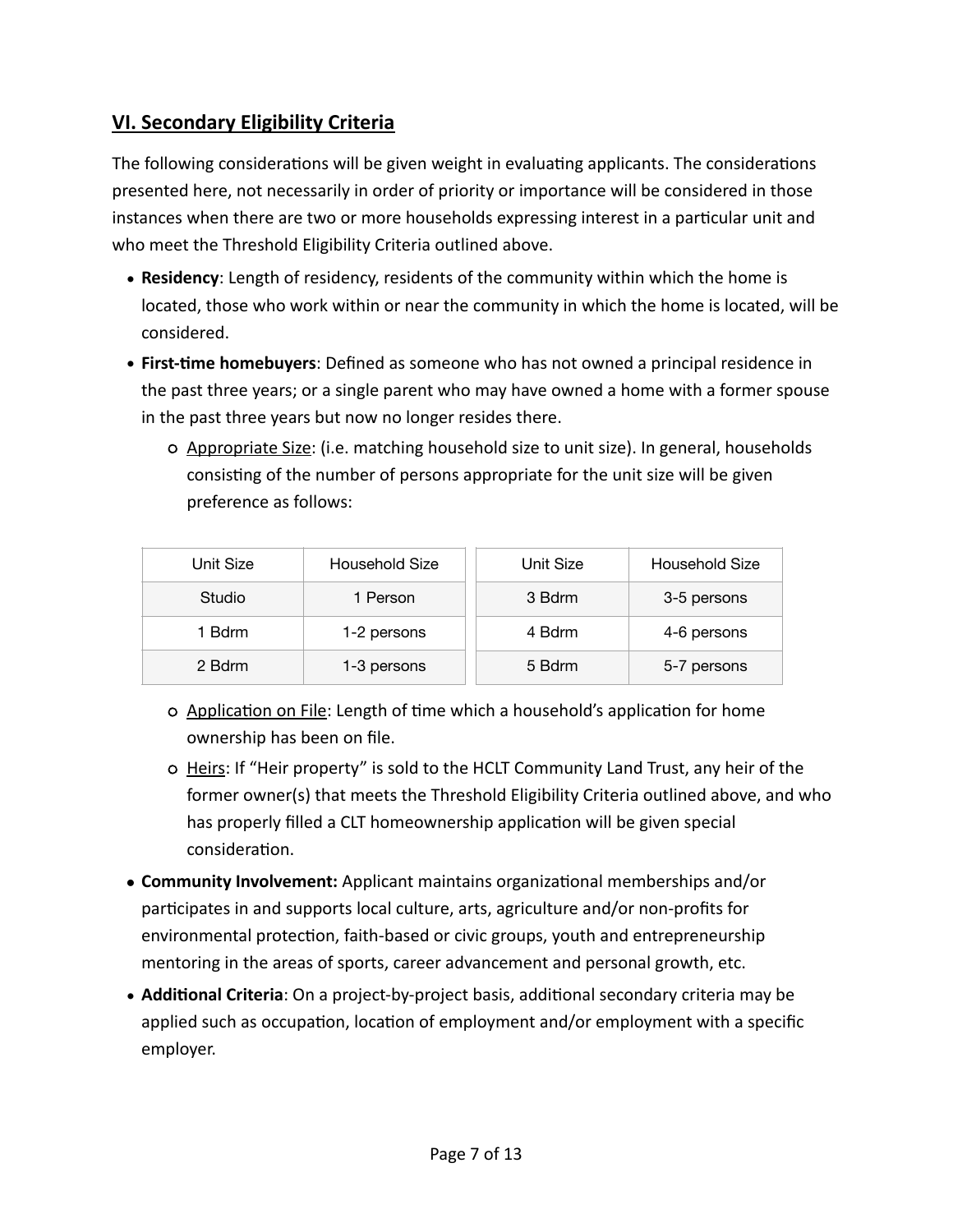

## **APPLICATION PROCESS**

This process is not necessarily sequential in nature, however each component of the process is essential to ensure that each of the Ho'omaluhia Community Land Trust's prospective home buyer(s) is fully informed as to the fundamental details and atypical nature of the Community Land Trust's real estate transaction (i.e., involving a leasehold interest in the land and restrictions imbedded in the ground lease agreement on the resale of the improvements located on the leased premises.)

## **Steps to Homeownership with Ho'omaluhia CLT**

- 1. Attend a Ho'omaluhia CLT introductory seminar.
- 2. Complete a Ho'omaluhia CLT Housing Application

*Note: Filling out the application does not obligate you to work with our program, but it provides more details about your financial situation.*

3. Attend/Complete a homebuyer education financial workshop – Being offered by two organizations. Online classes available.

*You may complete a HUD approved Homebuyer Educational Financial workshop before you attend our next homebuyer seminar or before obtaining a pre-qualification or pre-approval letter.*

*Hawaiian Community Assets:*

*<https://www.vistashare.com/ot2/ssview/intake/cadff368d59e11eab26e0a5edaaa6806/>*

*Hawaii Homeownership Center:*

*https://www.hihomeownership.org/homebuyer-education-schedules*

4. Meet with a loan officer and obtain a "Pre-approval Letter."

*Work with any lender of your choice for this step, keep on mind they may not be an approved*  lender. The following lending institutions reviewed our ground lease and are willing to provide *competitive loans secured by mortgages on leasehold real estate.*

5. Meet with the HCLT Housing Coordinator for a review of the ground lease and resale formula and homebuyer selection policy in detail. This is the final step after completing the first 4 steps.

*Please make sure your pre-qualification or pre-approval letter is still valid then contact our staff to schedule a time to meet.*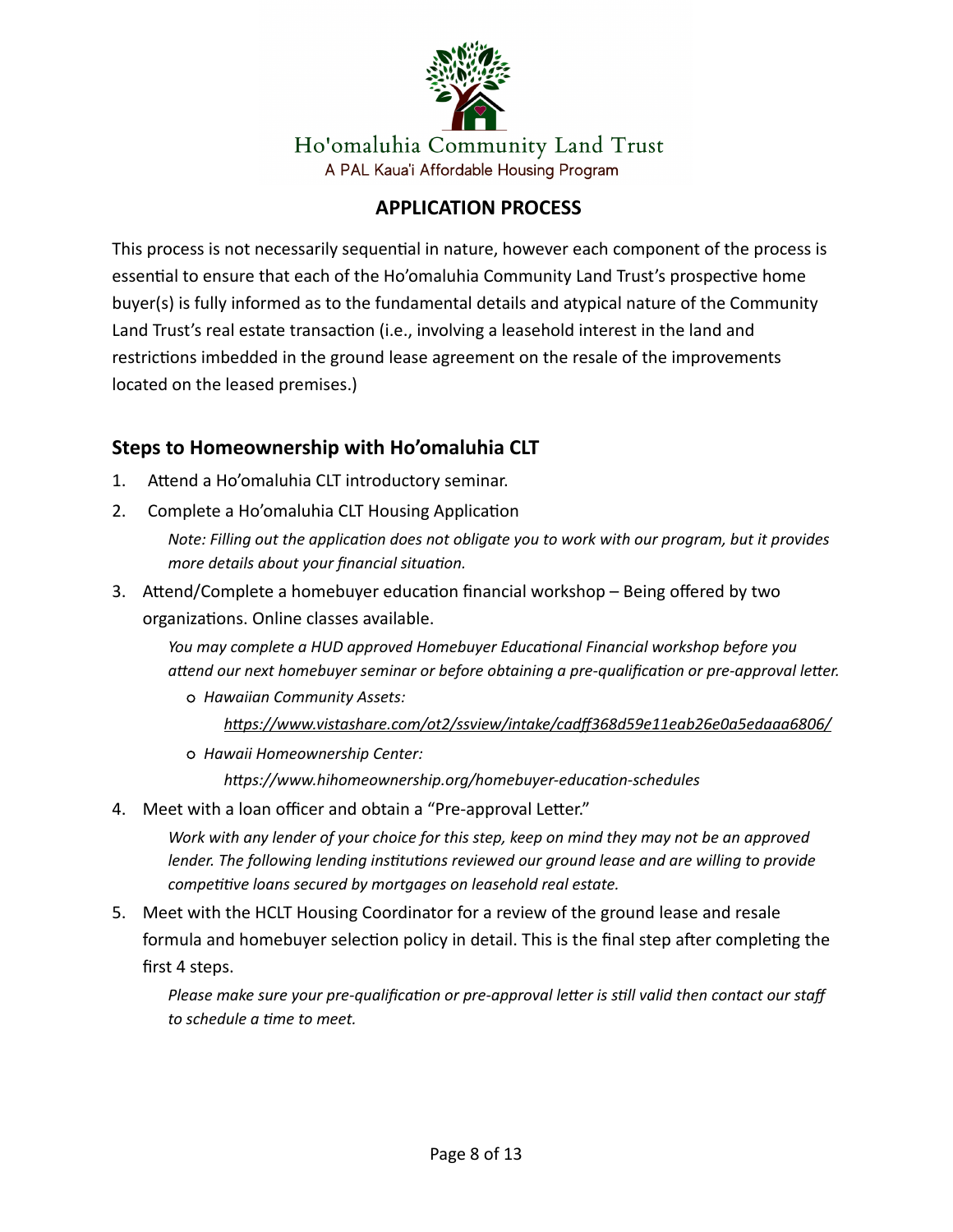## **APPLICATION REVIEW**

Applicant is provided with an application form to complete and return to Ho'omaluhia Community Land Trust staff. Assistance with filling out application will be provided by staff on an as-needed basis. Application is reviewed by staff in comparison to established threshold and secondary criteria. Staff determines whether applicant is likely to qualify for currently available housing units (or for the general waiting list, as the case may be).

#### **INTERVIEW**

Staff and/or Selection Committee schedule and conduct personal interview with applicant household.

#### **PRELIMINARY APPROVAL / DENIAL**

Following mortgage "Pre-approval", reference checks and verifications, Selection Committee may preliminarily approve or deny an application. Qualified individuals/households will be so notified and placed on a waiting list to participate in the selection process for particular housing opportunities, as they become available. Applicants that do not meet application criteria will be so notified in writing.

#### **SELECTION PROCESS**

 The selection process for each housing opportunity may vary depending on the number of eligible and qualified persons on the waiting list relative to the number of housing opportunities available at a particular time. When the number of applicants exceeds the number of units available and the application of the secondary selection criteria does not favor one applicant, a lottery will be conducted.

## **F. PURCHASE AND SALES CONTRACT / FORMAL MORTGAGE APPLICATION / ADVANCED ORIENTATION SESSION**

The applicant and Ho'omaluhia CLT housing coordinator, and/or Seller, executes a purchase agreement. Applicant applies for mortgage financing. On a case by case basis assistance with completing application for mortgage financing may be available from the Ho'omaluhia CLT Staff or a Selection Committee member. A detailed review of the Ho'omaluhia CLT Land Lease and other legal documents associated with a particular transaction is scheduled with applicant.

## **G. MORTGAGE APPLICATION PROCESSING AND CLOSING**

Applicant moves through the mortgage application and approval process.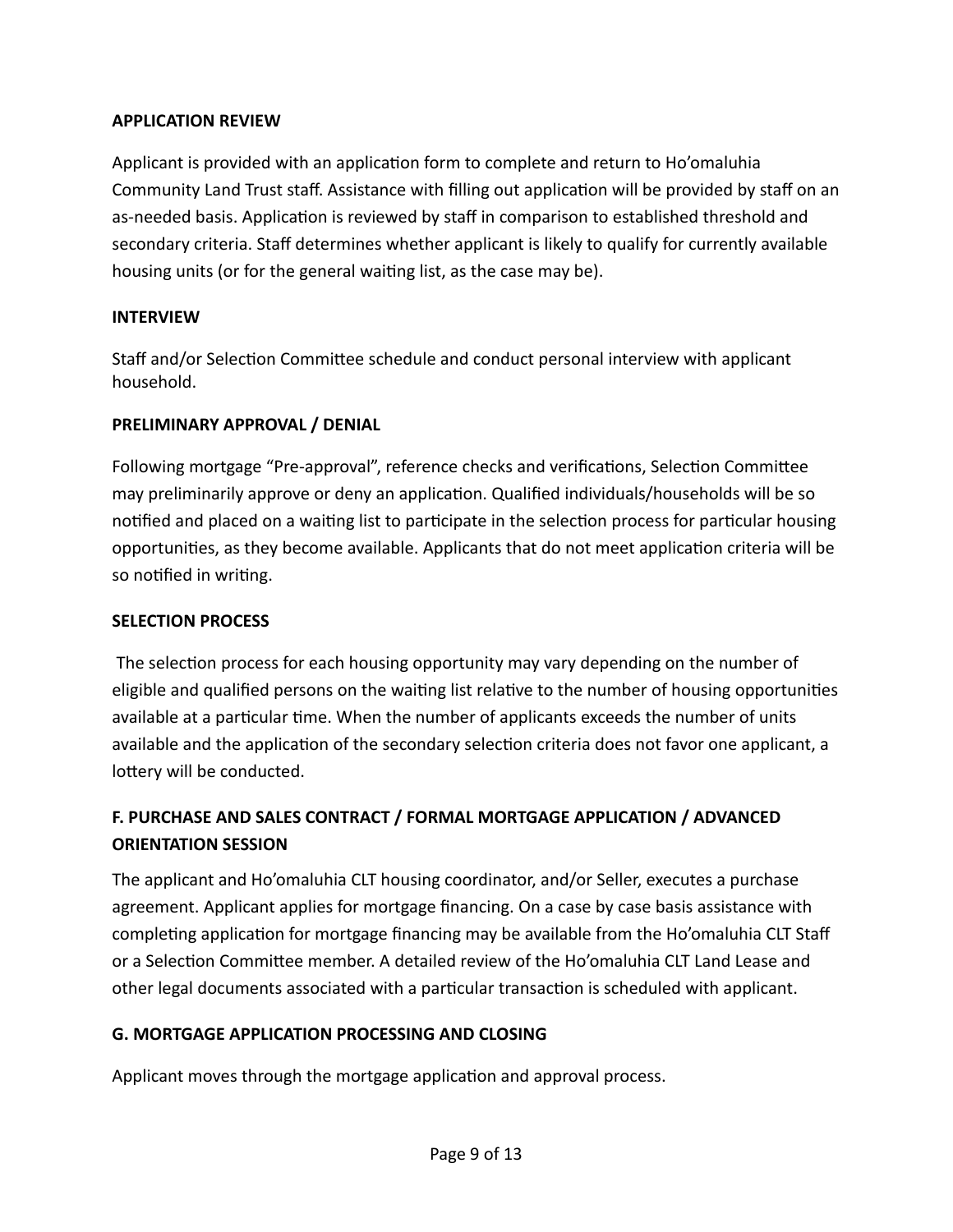#### **H. INDEPENDENT LEGAL REVIEW**

Applicant may retain, at applicant's expense, an attorney who reviews all the Ho'omaluhia CLT legal documents on behalf of applicant and who provides independent advice and counsel regarding the transaction.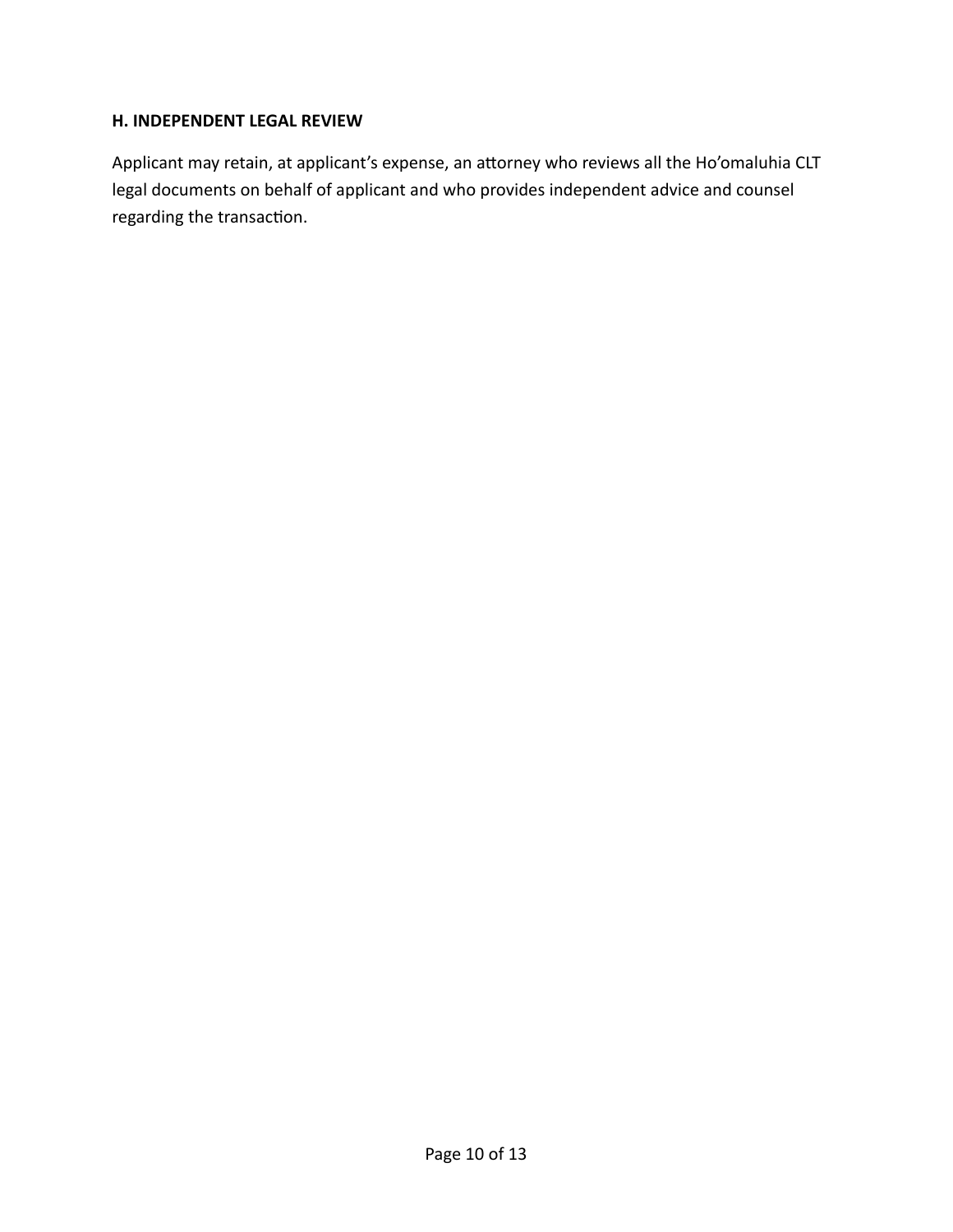

# **Ho'omaluhia CLT Resale Formula**

## **Introduction**

Principles as set forth in Ho'omaluhia Community Land Trust Program Policies and Procedures:

*The Resale Formula. Whenever its purpose is to preserve affordability, HCLT shall restrict the price that ground lessees may receive when they sell housing and other improvements located on the land that is leased to them by HCLT. A policy establishing such restrictions in the form of a "Resale Formula" shall be adopted by the Board of Directors, in accordance with the following principles:* 

*a. To the extent possible, the formula shall allow the seller to receive a price based on the value that the seller has actually invested in the property being sold.* 

b. To the extent possible, the formula shall limit the price of the property to an amount that will be affordable for other low to moderate-income people at the time of the transfer of ownership.

## **Executive Summary**

## *Appraisal Based Formula*

The approved formula uses a 2-step process to incorporate the above principles from the Ho'omaluhia Community Land Trust Program Policies & Procedures. The first part of the formula establishes a ratio based on the price the HCLT Homeowner pays for the property and the fair market value at the time of purchase.

This first step incorporates Policies & Procedure principle (a) noted above in the introduction by taking into account the amount of subsidy received which will vary based on the income category of the buyer established in the annual income limits established by the County of Kaua'i. The ratio gives a homeowner in the higher income brackets a higher return because they paid a higher purchase price and as a result received less of a subsidy at time of acquisition. The formula also contains a provision for recapture of investments in capital improvements that is in accordance with principle (a).

The second part of the formula establishes the Homeowners share of appreciation based upon the number of years of ownership ranging from 25% to 50%. Extensive research of Project Review Committee's in other CLTs around the country, show the greatest risk to policies & procedures principle (b) above - future affordability - came from resales that occurred after a short ownership period during a rapidly appreciating market. A longer period of ownership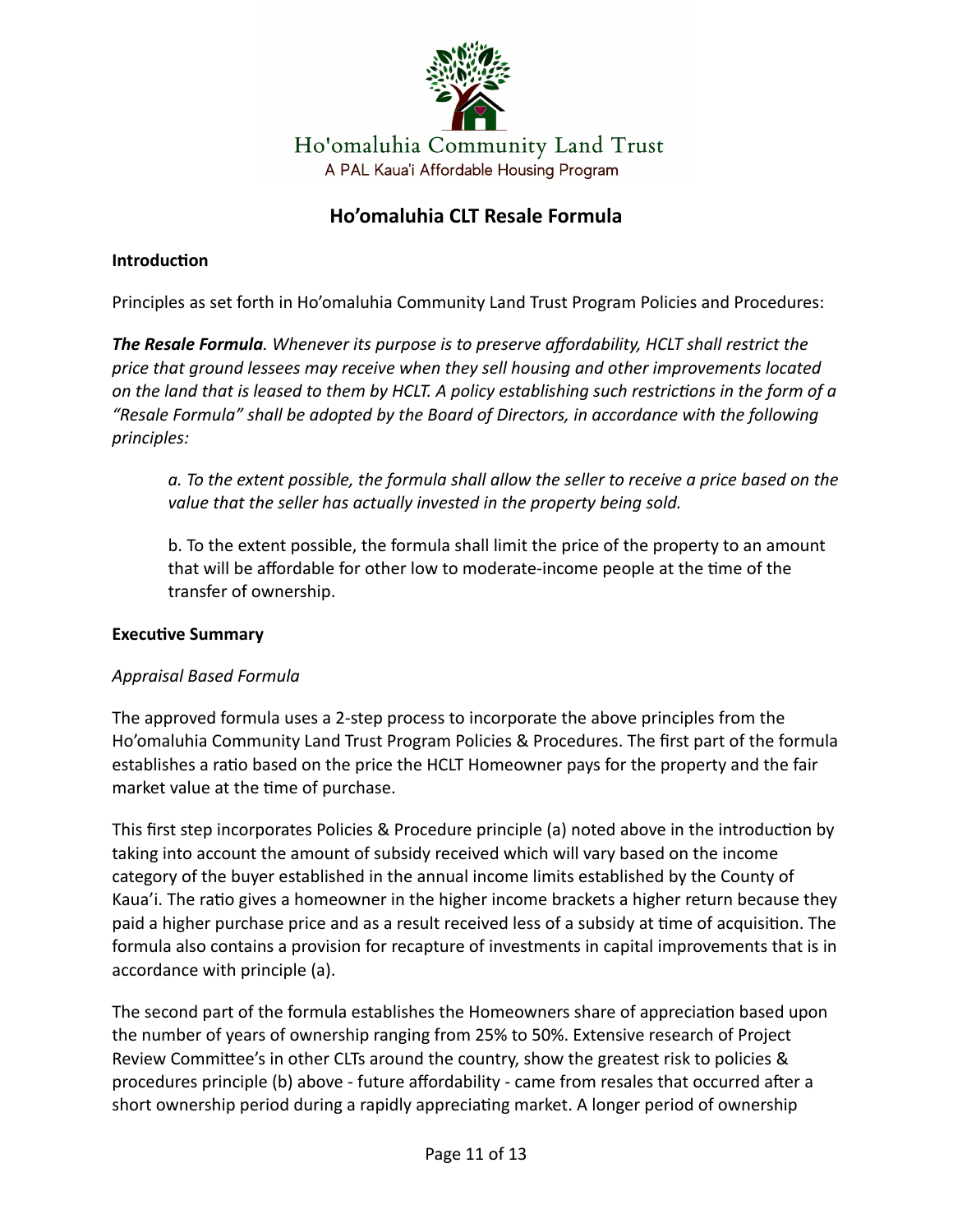reduced the risk for future affordability. The proposed formula gives the maximum 50% share of equity after 14 years of ownership.

## **EXAMPLE : FROM INTIAL PROPERTY ACQUISITION TO RESALE**

A couple earns \$87,900 annually (120% Area Median Income). Ho'omaluhia CLT purchases a two bedroom home that is appraised, fee simple at \$1,000,000.

Based on the *Kauai County's Sales Limits on bedroom count* (Exhibit A) we offer it to the income qualified couple at \$500,000.

They decide to sell their home 10 years later (Shared appreciation percentage earned = 40% ) and the Current Appraisal (CA) is now \$1,150,000. There were no capital improvements and no excess damage charge.

## **Step 1: Calculate the gain in appreciation**

Current appraisal (CA) - Initial Appraisal (AI) = Gain in Appreciation

1,150,000 - 1,000,000 = **\$150,000** 

## **Step 2: Calculate subsidy ratio:**

Initial Purchase Price / Initial Appraisal = Subsidy Ratio (Percentage of the purchase price HCLT subsidized)

\$500,000 / \$1,000,000 = **50%**

## **Step 3: Apply subsidy ratio to the gain in appreciation**

Gain in appreciation x subsidy ratio

\$150,000 x 50% = **\$75,000**

**Step 4: Multiply gain in appreciation by the shared appreciation/equity percentage (determined by number of years in the home)**

\$75,000 x 40% (Determined by the 10 yr ownership) = **\$30,000**

## **Homeowner's share of equity = \$30,000.00**

## **EXAMPLE CONTINUED BELOW : HCLT HOMEOWNER PROCEEDS**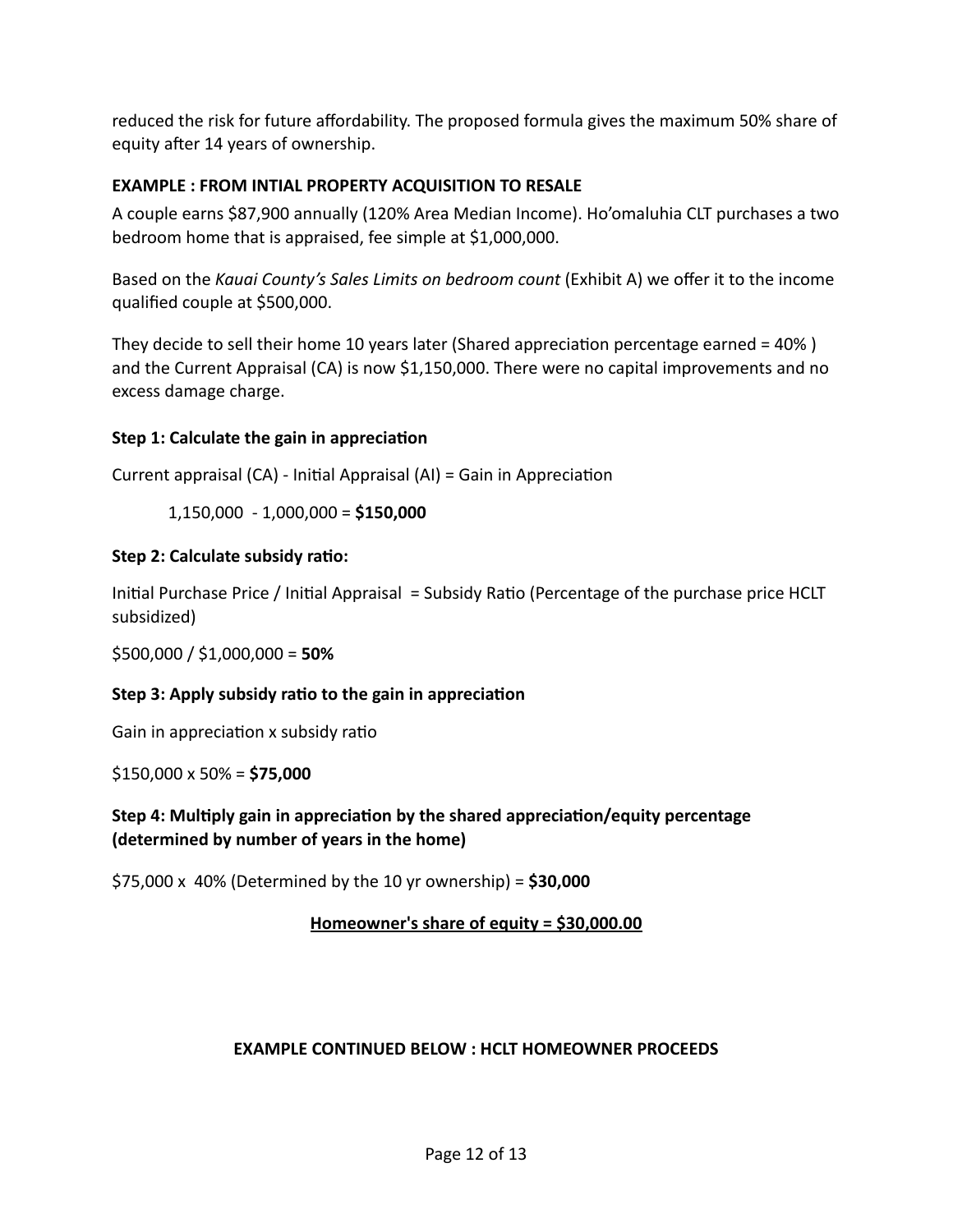## **HCLT HOMEOWNER PROCEEDS**

| Cash at closing                      | \$174,000 (-closing/transfer)            |
|--------------------------------------|------------------------------------------|
| Shared Appreciation Earned: \$30,000 |                                          |
| Loan* Principle Paid:                | \$124,000 (approximately after 10 years) |
| Initial down payment of:             | \$20,000                                 |
| <b>Seller Proceeds:</b>              |                                          |

(\*Loan = \$480,000 at 3.25% interest, 30 year fixed mortgage, monthly payment of \$2,089)

#### **EXAMPLE CONTINUED: HOW HCLT KEEPS THE HOME AFFORDABLE FOR THE NEXT FAMILY**

A new income qualified applicant of HCLT can purchase the home above for the initial price the previous owners got it for at \$500,000 plus the previous owner's equity share of \$30,000 for a total **new purchase price of \$530,000** ( + Closing cost).

#### **SHARED APPRECIATION PERCENTAGE ACCORDING TO YEARS IN THE HOME**

#### *25% - 50% in increments of 2.5% each year after 5 years to 14+ years of ownership*